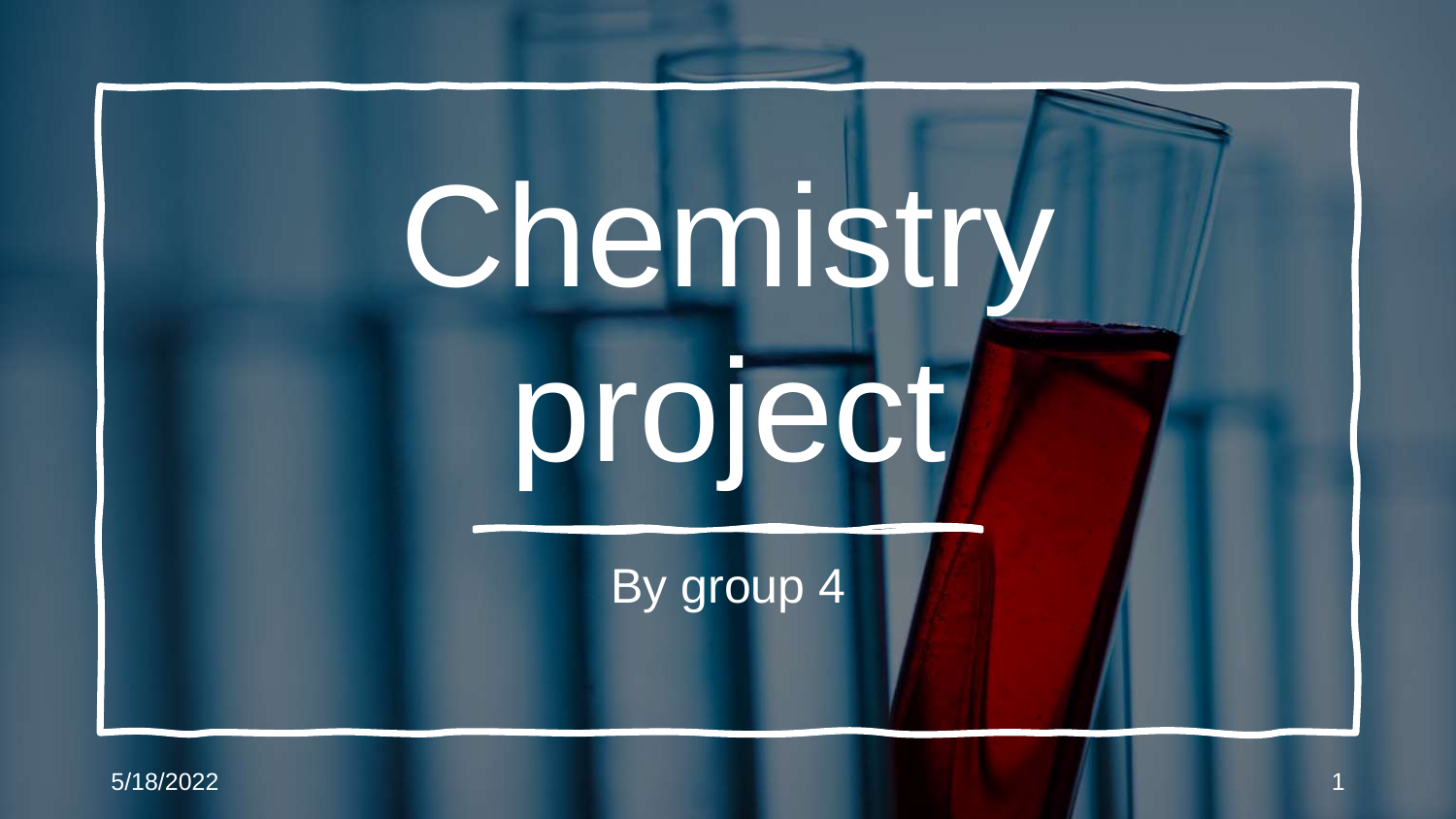### Sodium

Symbol- Na

Atomic Mass – 22.989769U

Physical properties-

- 1. Sodium is silver-white in colour
- 2. It is capable of being shaped or bent.
- 3. It easily pulled or stretched into a thin wire
- 4. It is lustrous having a shine or glow.
- 5. It is Conductive and has a good transmission of heat and electricity.
- 6. It is Soft enough to be cut with a knife.

#### Chemical properties-

It's a soft metal, reactive and with a low melting point, with a relative density of 0,97 at 20ºC (68ºF). From the commercial point of view, sodium is the most important of all the alkaline metals. Sodium reacts quickly with water, and also with snow and ice, to produce sodium hydroxide and hydrogen.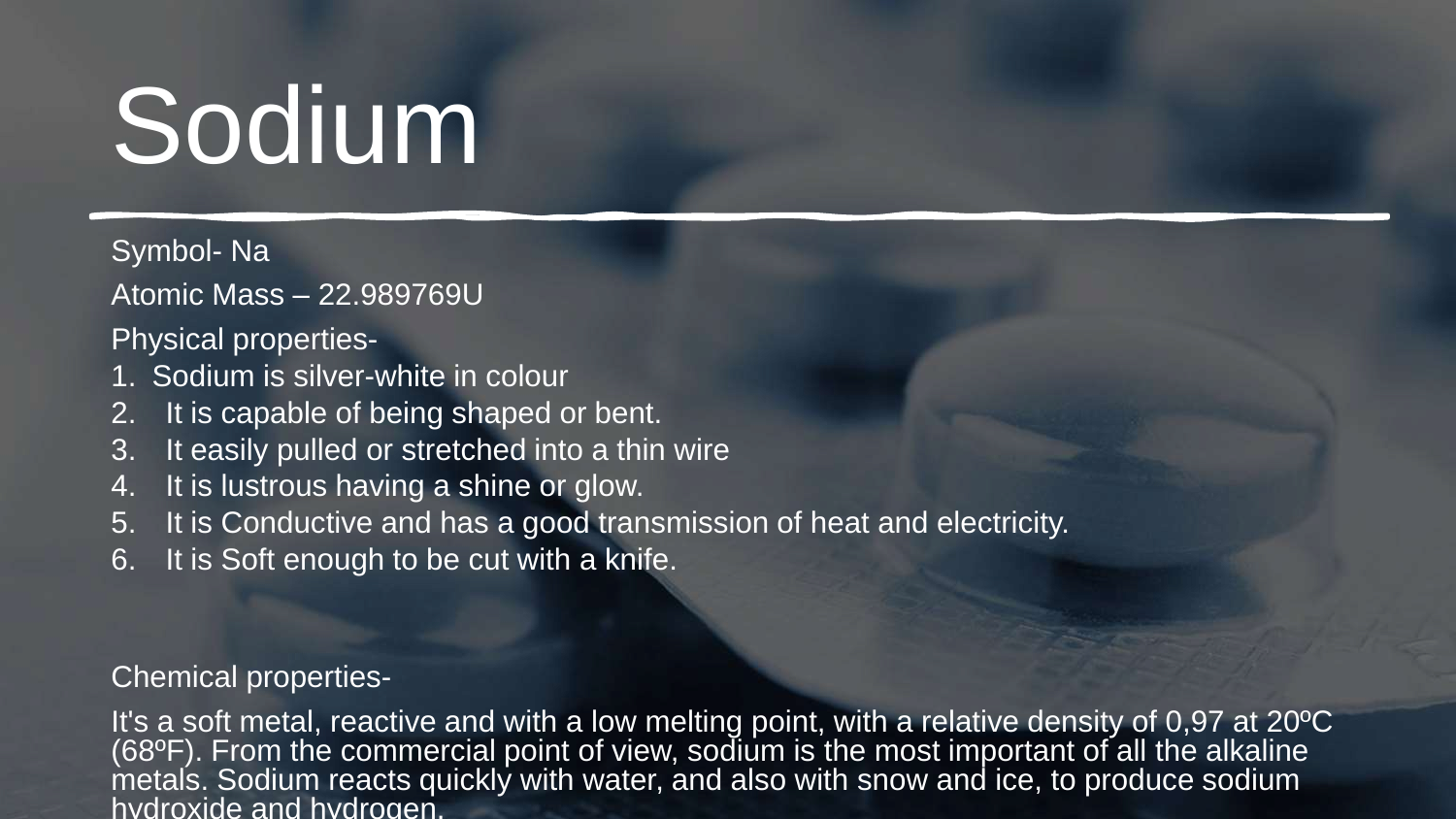### Potassium

Symbol- K Atomic Mass –39.0983 u

Physical Properties-

- 1. It is Solid.
- 2. Melting point of 63°C (145°F) very low for a metal.
- 3. It is a Silvery-white metal.
- 4. Its density being Less than water..

• Chemical Properties-**Potassium** metal is soft and white with a silvery lustre, has a low melting point, and is a good conductor of heat and electricity. **Potassium** imparts a lavender colour to a flame, and its vapour is green. It is the seventh most abundant element in Earth's crust, constituting 2.6 percent of its mass.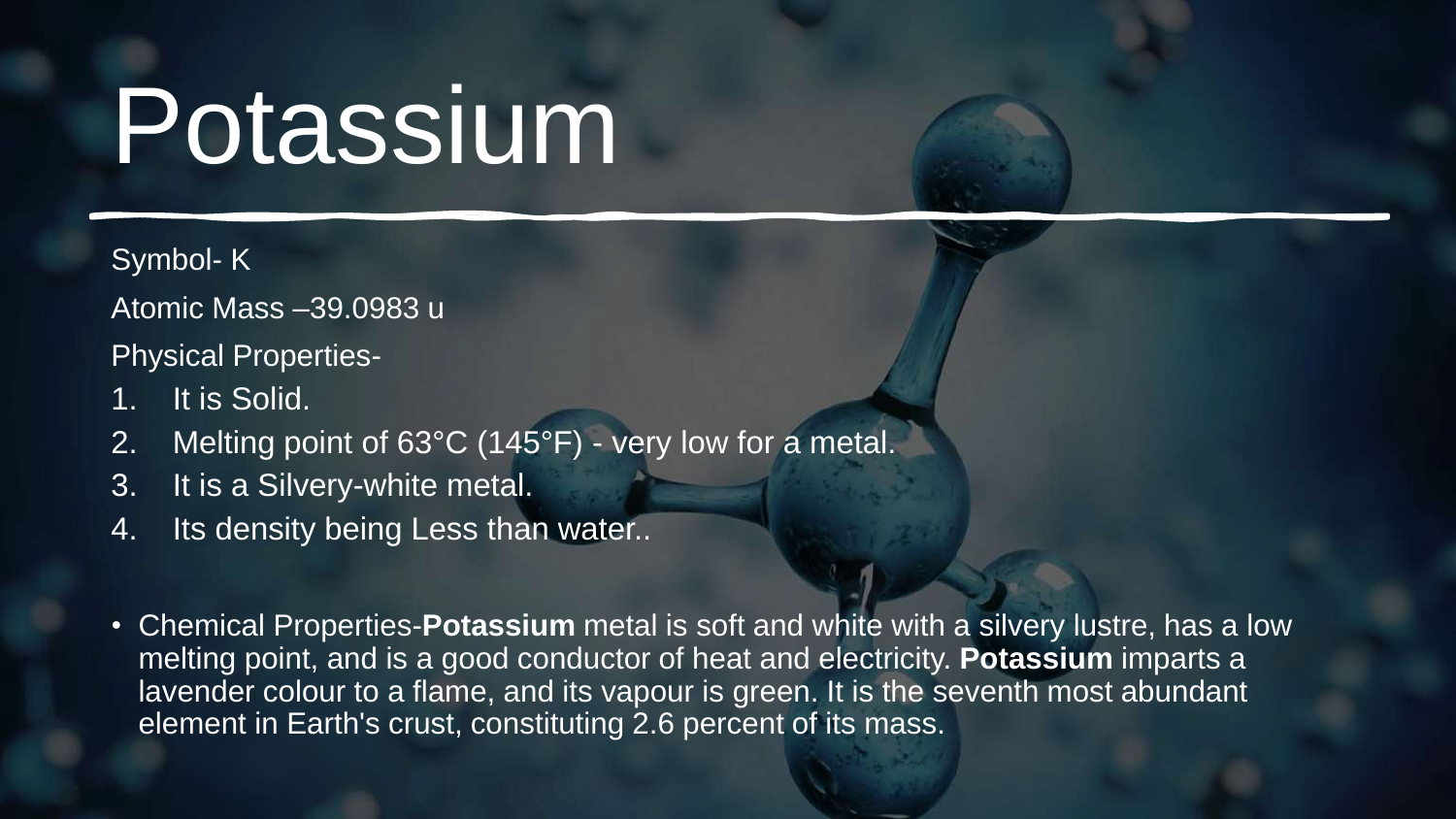#### Benefits of Sodium

• It flavours food and is used as a binder and stabilizer. It is also a food preservative, as bacteria can't thrive in the presence of a high amount of salt. The human body requires a small amount of **sodium** to

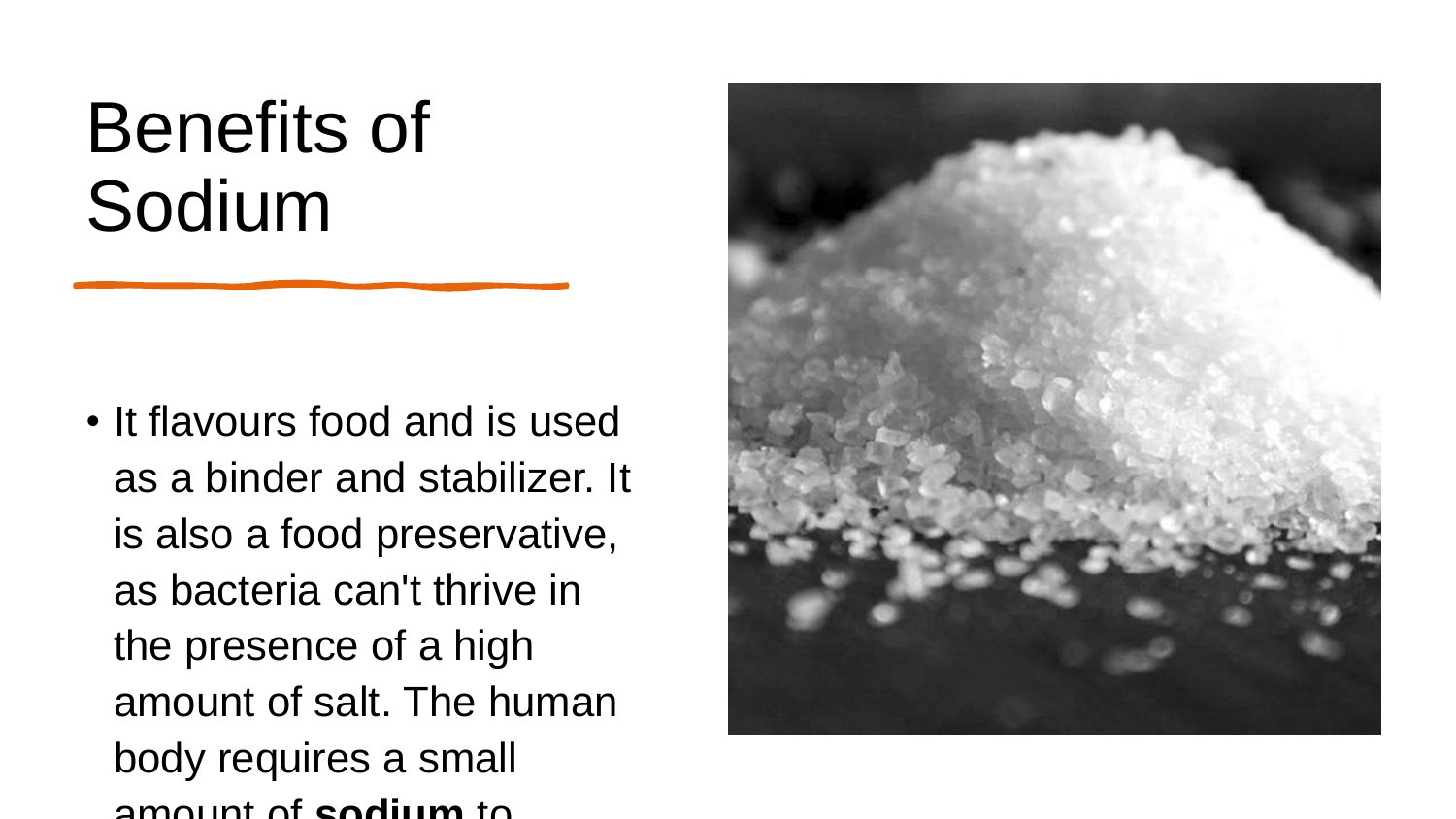#### Benefits of Potassium

• **Potassium** is one of the most important minerals in the body. It helps regulate fluid balance, muscle contractions and nerve signals. What's more, a high-**potassium** diet may help reduce blood pressure and water retention, protect

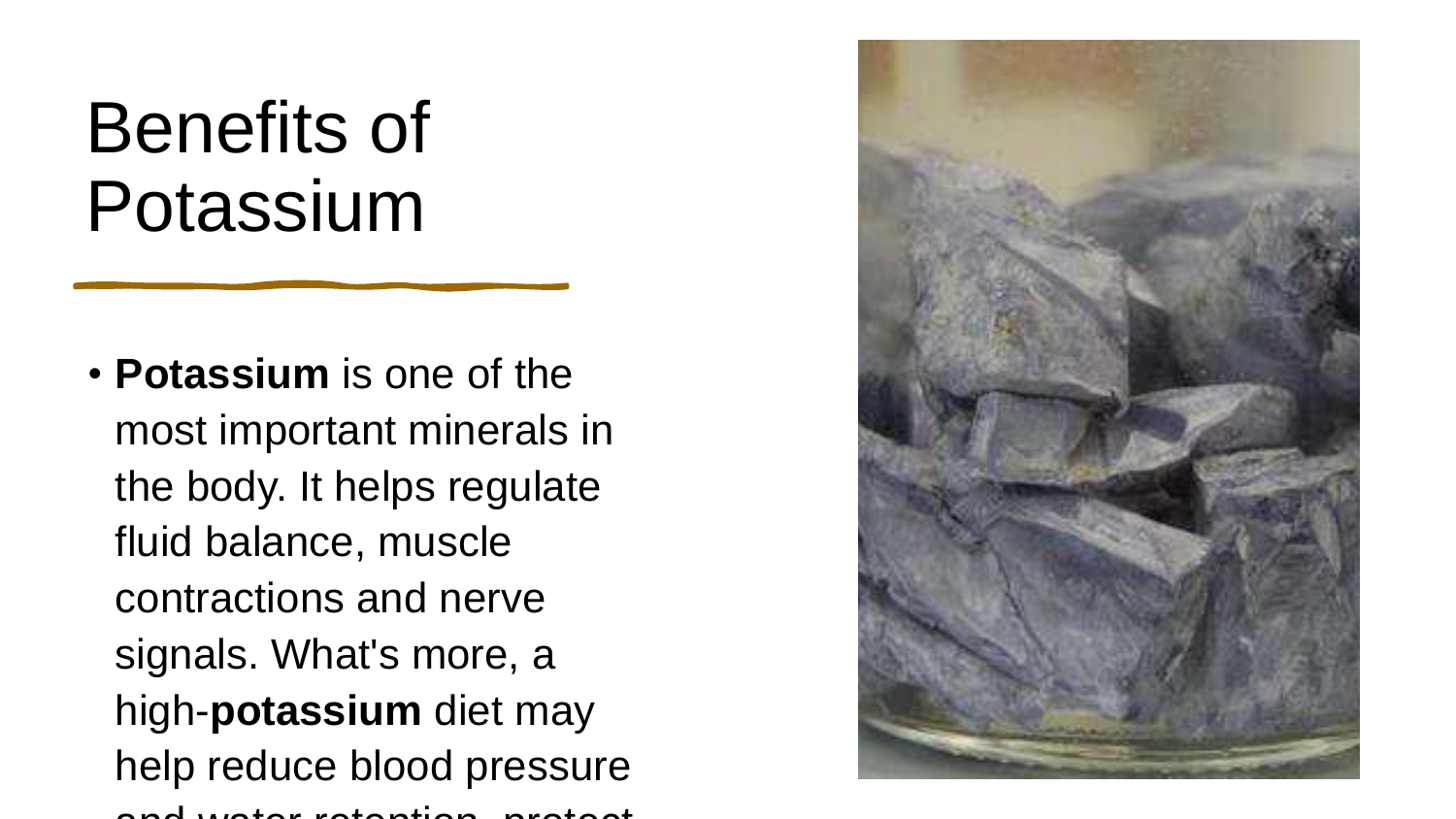# Risk factors of Sodium



• Low blood **sodium** is common in older adults, especially those who are hospitalized or living in long-term care facilities. Signs and symptoms of hyponatremia can include altered personality, lethargy and confusion. Severe hyponatremia can cause seizures, coma and even death.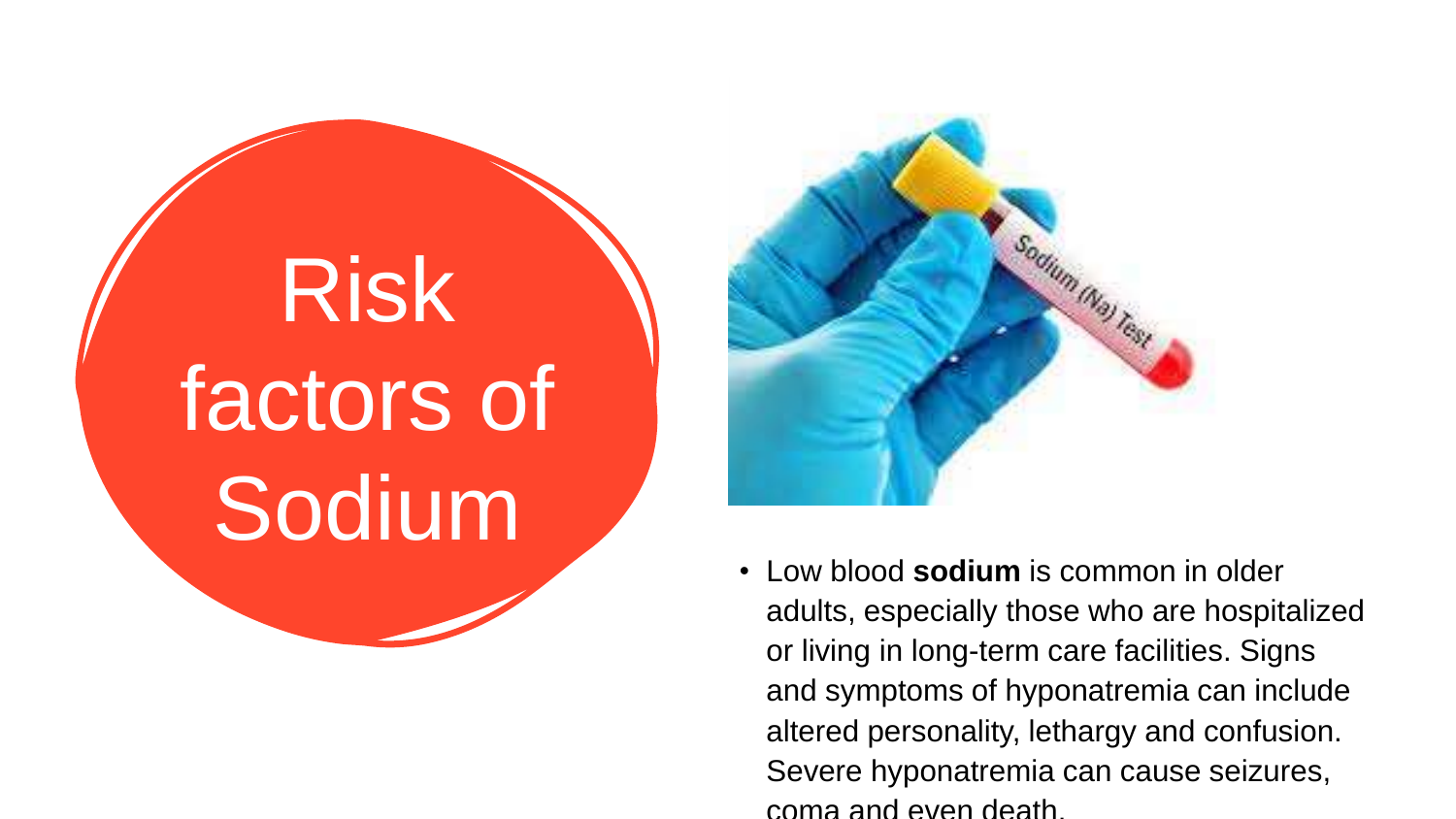## Risk factors of Potassium



• **Hypokalaemia**, is a condition in which a person does not get enough **potassium** for their body. It can be due to a poor diet or loss due to diarrhoea or vomiting. **Potassium deficiency** can result in medical conditions like high blood pressure, constipation, muscle weakness,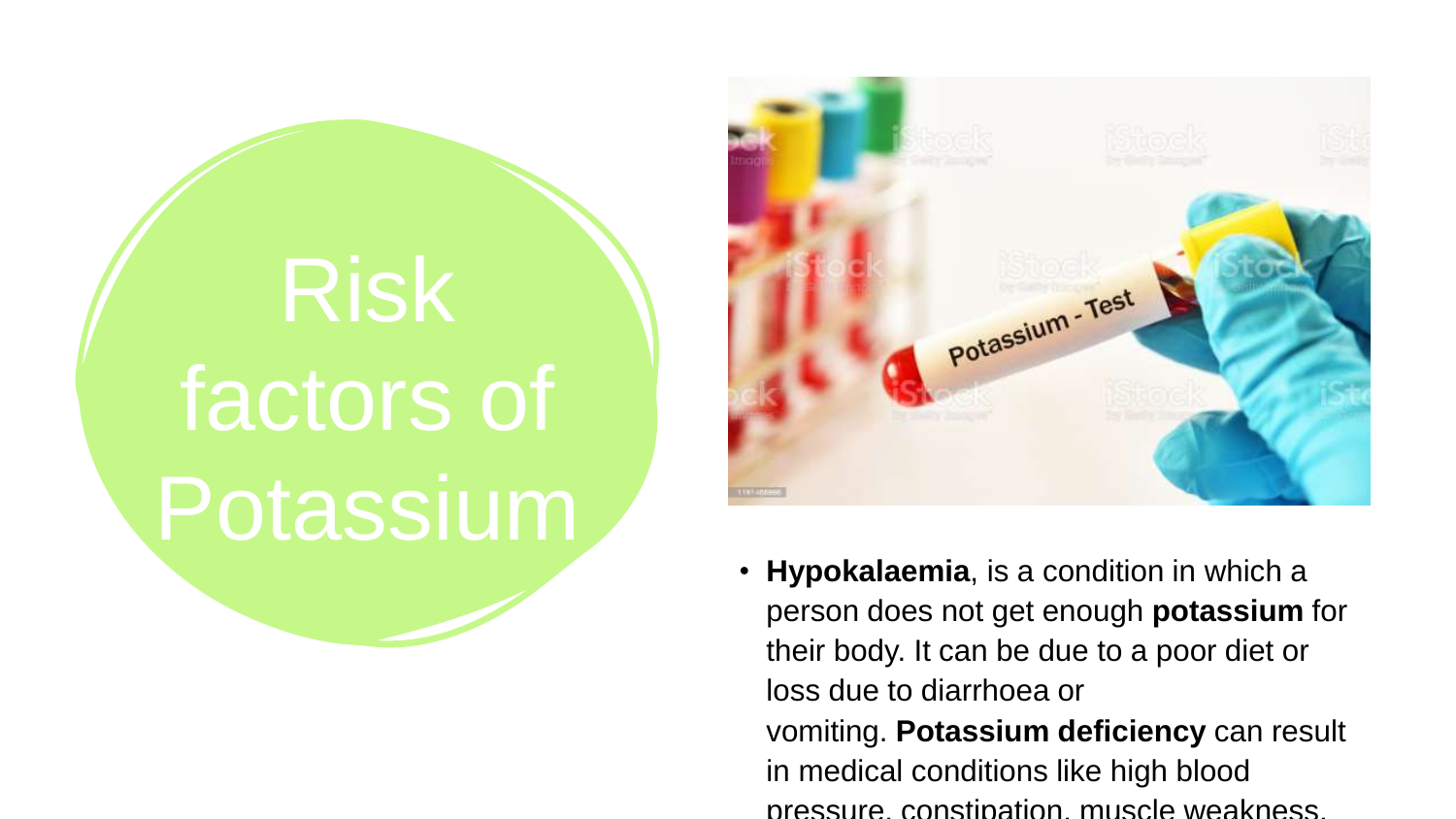#### SCRIPT

NARRATOR- Baljot Singh Sekhon

SODIUM-AVANEE KOTHARI

POTASSIUM-AARUSH JHUNJHUNWALA

HUMAN BRAIN- Tanish Kedia

NARRATOR 2 –Bhoomika Lunia

#### **STORY**

NARRATOR-It was an early Sunday morning when in the body of Vedika started a fight between two elements, Sodium and Potassium.

POTASSIUM- Sodium you have to obey my orders from today as I have an atomic mass of 39.0983 u. But you have a much smaller mass than me which is of just 22.989769 u

Sodium: So, what if you have a greater atomic mass I have other qualities in me.

Potassium: What qualities! Huh. I have 19 atoms and you only 11.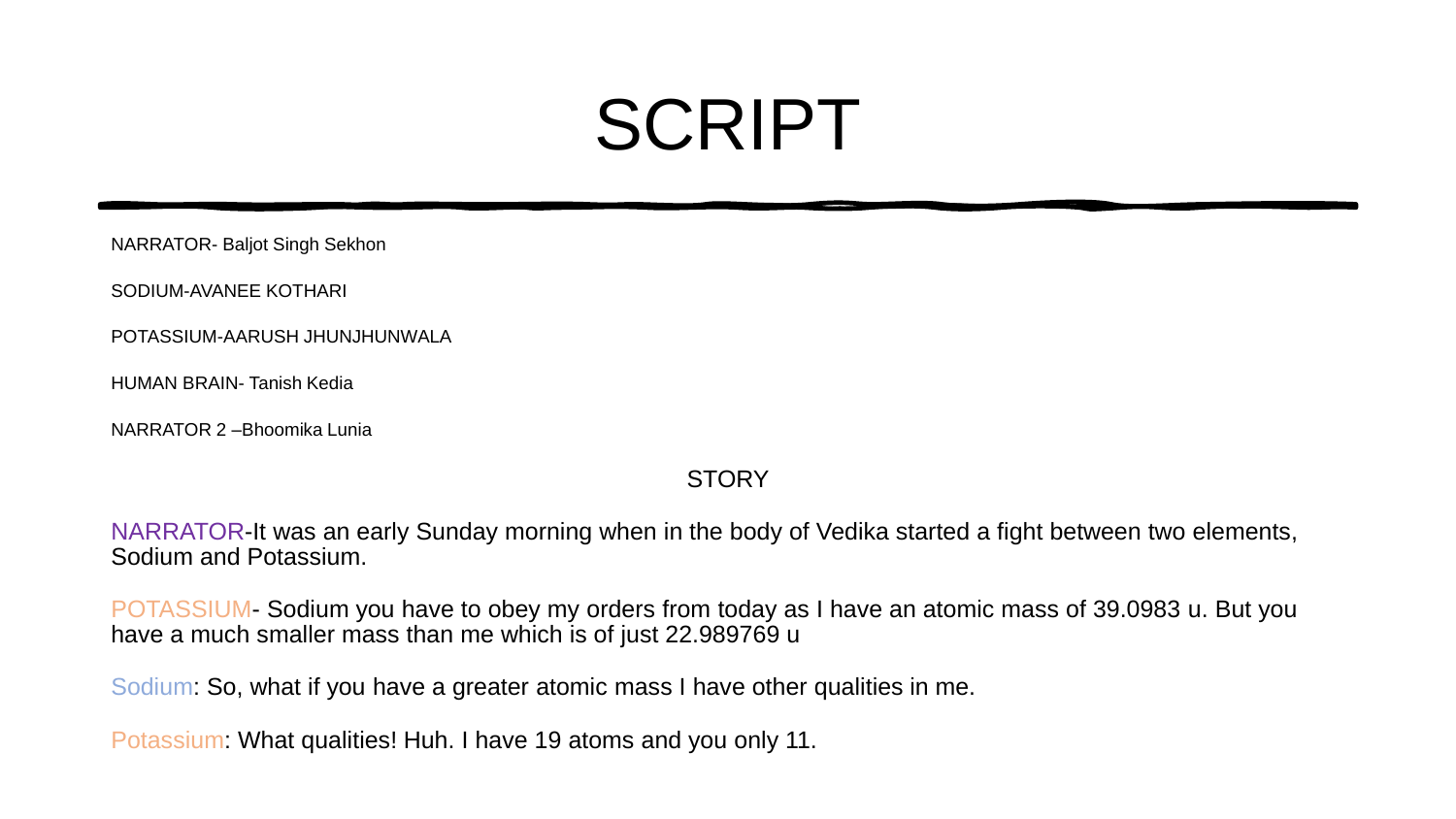Sodium: Now you are starting a fight. Don't make me angry. And to remind you the body parts love me more and I have less risk factors than you have.

Human Brain: Both of you, stop fighting. You may have risk factors but you both are equally important for the body. The human body requires a small amount of **sodium** to conduct nerve impulses, contract and relax muscles, and maintain the proper balance of water and mineral. On the other hand, potassium helps regulate fluid balance, muscle contractions and nerve signals.

Sodium – Now I understood, that we both are of equal importance to the body and none of us are greater than the other. Thank you Brain for explaining us

Potassium – Sorry sodium for being rude, now I also have understood that there is no point in fighting, and we both are equal. Thank you Brain for correcting us

Lesson learnt – Every component in our body is vital for the functioning of the human body. They all are equal and have their own importance.

THANK YOU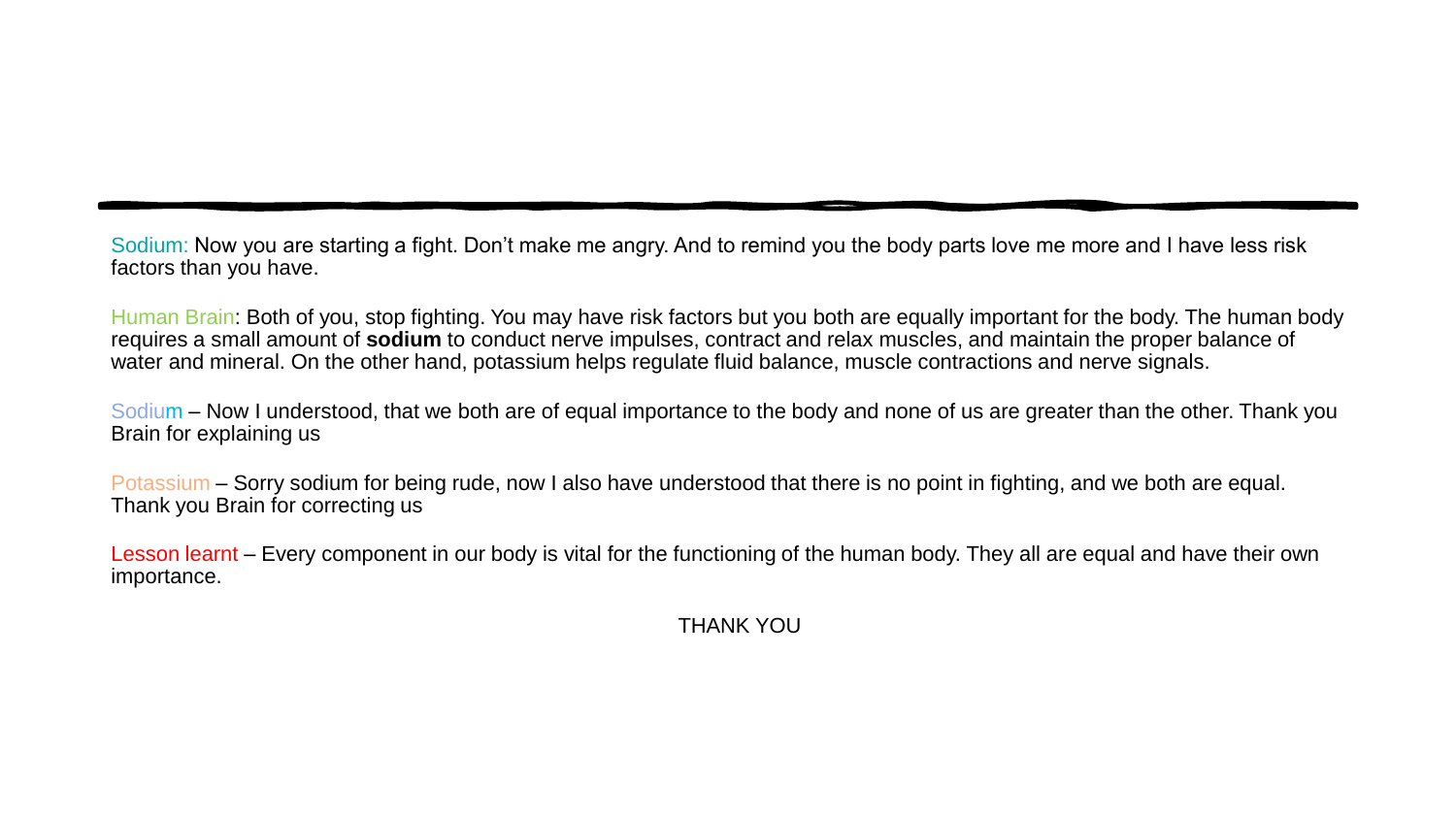### **Contribution**

•Aarush Jhunjhunwala ( Group Leader)- Symbol, Atomic Mass , Physical and Chemical properties of Sodium and Potassium ; **Made presentation; Script idea** and written by

•Bhoomika Lunia – Risk factors of Sodium and Potassium; **Made presentation** ;Script written by

•Avanee Kothari - Symbol, Atomic Mass , Physical and Chemical properties of Sodium and Potassium; Script with the secretary of the secretary of the secretary of the secretary of the secretary of the secretary